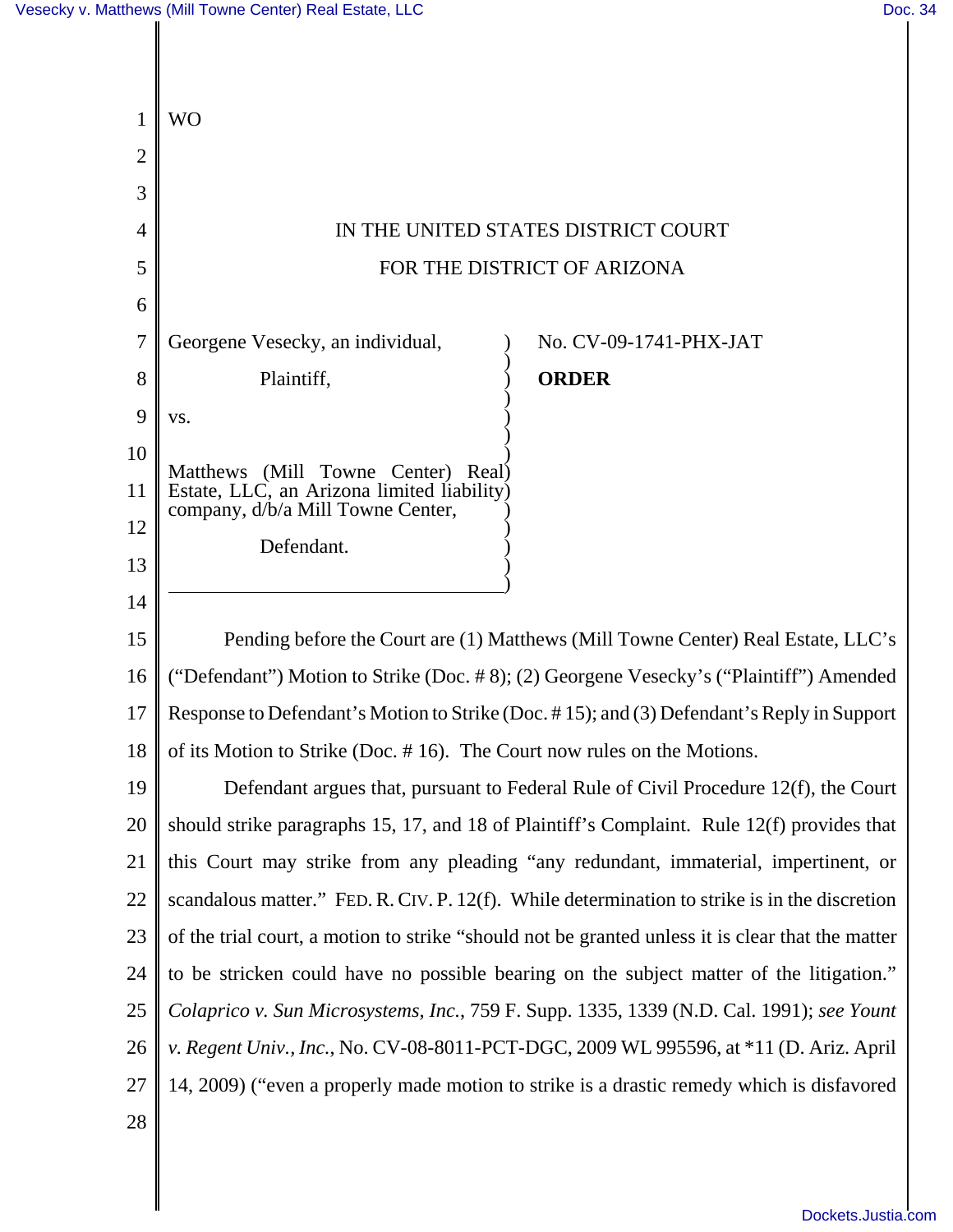1 2 by the courts and infrequently granted") (quoting *Int'l Longshoreman's Ass'n v. Va. Int'l Terminals, Inc.*, 904 F. Supp. 500, 504 (E.D. Va. 1995)).

3 4 5 6 7 8 9 10 11 12 13 The Defendant bears the burden of persuading this Court that the relevant paragraphs should be stricken. *XY Skin Care & Cosmetics, LLC v. Hugo Boss USA, Inc.*, No. CV-08- 1467-PHX-ROS, 2009 WL 2382998, at \*1 (D. Ariz. August 4, 2009). Defendant must show 1) that the material is redundant, immaterial, impertinent, or scandalous or that the requested relief is unavailable and 2) how such material will cause prejudice. *Id.*; *see Am. Buying Ins. Servs., Inc. v. S. Kornreich & Sons, Inc.*, 944 F. Supp. 240, 249–50 (S.D.N.Y. 1996) (noting that motions to strike have frequently been denied "when no prejudice could result from the challenged allegations, even though the matter literally is within the categories set forth in Rule 12(f).") (internal quotation omitted). Any doubt regarding the redundancy, immateriality, impertinence, scandalousness or insufficiency of a pleading must be decided in favor of the non-movant. *XY Skin Care*, 2009 WL 2382998 at \*1.

14 15 16 17 18 19 20 21 22 23 24 25 26 27 28 Defendant argues that paragraphs 15, 17, and 18 are immaterial and impertinent because they describe Plaintiff's feelings regarding discrimination. Defendant also argues that paragraph 17 is scandalous because Plaintiff analogizes her experience in encountering a non-ADA compliant building with the experience of an African-American encountering a "Whites Only" sign in a public business. In response, Plaintiff argues that her emotional reaction to discrimination is relevant to her claim for compensatory damages. "'Immaterial' matter is that which has no essential or important relationship to the claim for relief or the defenses being pleaded." *Fantasy, Inc. v. Fogerty*, 984 F.2d 1524, 1527 (9th Cir. 1993) (quoting 5 CHARLES A. WRIGHT & ARTHUR R. MILLER, FEDERAL PRACTICE AND PROCEDURE § 1382 at 706–07 (1990)), *reversed on other grounds*, 510 U.S. 517 (1994). "'Impertinent' matter consists of statements that do not pertain, and are not necessary to the issue in question." *Id.* (quoting WRIGHT & MILLER at 711). Scandalous language in a pleading "unnecessarily reflects on the moral character of an individual or states anything in repulsive language that detracts from the dignity of the court." *Judicial Watch, Inc. v. U.S. Dep't of Commerce*, 224 F.R.D. 261, 263 (D.D.C. 2004) (quoting 2 JAMES WM. MOORE ET AL.,